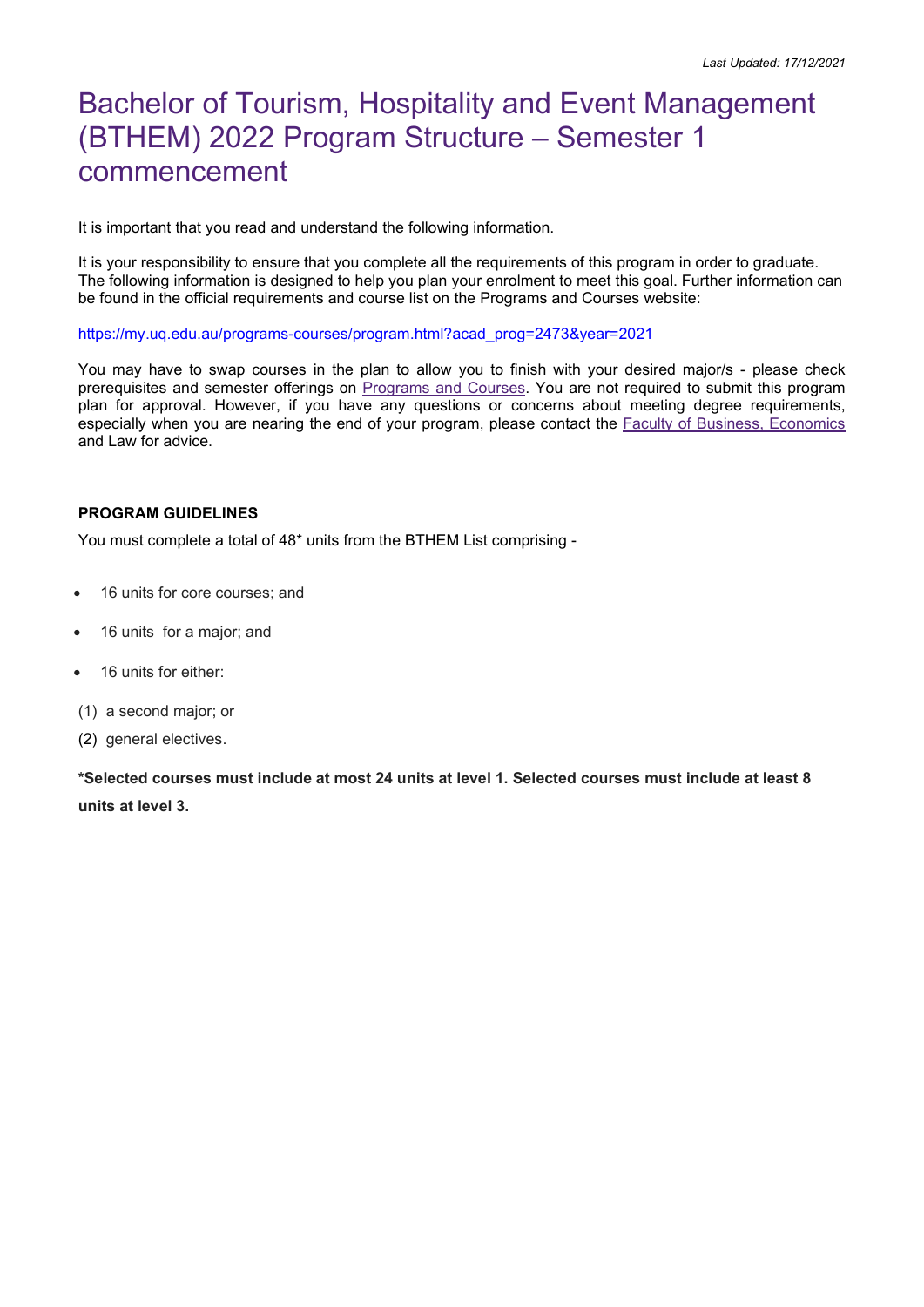#### BACHELOR OF TOURISM, HOSPITALITY AND EVENT MANAGEMENT HOTEL AND HOSPTIALITY MANAGEMENT MAJOR

PROGRAM CODE: 2473

You can use this outline to plan your program if you are commencing in semester 1.

| <b>Courses</b>                                                                                                                                                                      |                                                 | <b>Units</b>   |  |  |
|-------------------------------------------------------------------------------------------------------------------------------------------------------------------------------------|-------------------------------------------------|----------------|--|--|
| <b>YEAR ONE</b>                                                                                                                                                                     |                                                 |                |  |  |
| Semester 1                                                                                                                                                                          |                                                 |                |  |  |
| LAWS1100                                                                                                                                                                            | <b>Business Law</b>                             | 2              |  |  |
| <b>MGTS1301</b>                                                                                                                                                                     | Introduction to Management                      | $\overline{2}$ |  |  |
| <b>TOUR1000</b>                                                                                                                                                                     | Principles of Tourism, Hospitality & Events     | 2              |  |  |
| <b>TOUR1003</b>                                                                                                                                                                     | Sustainability in Tourism, Hospitality & Events | 2              |  |  |
| Semester 2                                                                                                                                                                          |                                                 |                |  |  |
| If you wish to have an overseas experience, you need to start planning for your exchange now.<br>Deadline for an exchange in Year 2 (Semester 2) is October in Year 1 (Semester 2)* |                                                 |                |  |  |
| [ACCT1101                                                                                                                                                                           | Accounting for Decision Making                  |                |  |  |
| Or                                                                                                                                                                                  |                                                 | 2              |  |  |
| [FINM1416                                                                                                                                                                           | Introduction to Financial Management            |                |  |  |
| <b>BISM1201</b>                                                                                                                                                                     | Transforming Business with Information Systems  | 2              |  |  |
| TOUR1002                                                                                                                                                                            | Visitor Experience & Marketing                  | $\overline{2}$ |  |  |
| <b>TOUR1004</b>                                                                                                                                                                     | Economics for Tourism, Hospitality and Events   | 2              |  |  |
| <b>YEAR TWO</b>                                                                                                                                                                     |                                                 |                |  |  |
| Semester 1                                                                                                                                                                          |                                                 |                |  |  |
| HOSP2001                                                                                                                                                                            | <b>Hotel Operations</b>                         | 2              |  |  |
| HOSP2003                                                                                                                                                                            | Entrepreneurship in Hospitality                 | $\overline{2}$ |  |  |
| Second Major OR General Elective                                                                                                                                                    |                                                 | 2              |  |  |
| Second Major OR General Elective                                                                                                                                                    |                                                 | 2              |  |  |
| Semester 2                                                                                                                                                                          | Recommended exchange semester**                 |                |  |  |
| HOSP2006                                                                                                                                                                            | Revenue Management                              | 2              |  |  |
| <b>HOSP3000</b>                                                                                                                                                                     | Gaming and Casino Management                    | 2              |  |  |
| Second Major OR General Elective                                                                                                                                                    |                                                 | 2              |  |  |
| 2<br>Second Major OR General Elective                                                                                                                                               |                                                 |                |  |  |
| <b>YEAR THREE</b>                                                                                                                                                                   |                                                 |                |  |  |
| Semester 1                                                                                                                                                                          |                                                 |                |  |  |
| HOSP2005                                                                                                                                                                            | Food and Beverage Management                    | $\overline{2}$ |  |  |
| <b>TOUR3008</b>                                                                                                                                                                     | Service Management                              | 2              |  |  |
| Second Major OR General Elective                                                                                                                                                    |                                                 | 2              |  |  |
| Second Major OR General Elective                                                                                                                                                    |                                                 | $\overline{2}$ |  |  |
| Semester 2                                                                                                                                                                          |                                                 |                |  |  |
| <b>HOSP3004</b>                                                                                                                                                                     | <b>Strategic Hospitality Management</b>         | 2              |  |  |
| <b>HOSP3005</b>                                                                                                                                                                     | Discourses in Hospitality                       | 2              |  |  |
| Second Major OR General Elective                                                                                                                                                    |                                                 | $\overline{2}$ |  |  |
| Second Major OR General Elective                                                                                                                                                    | $\overline{2}$                                  |                |  |  |
| <b>Total Units</b>                                                                                                                                                                  | 48                                              |                |  |  |

It is not possible to study more than 8 units (4 courses) in semester one of year one. Ensure your BIHTM Major is correctly listed on mySI-net

\* Please check the Student Exchange website (https://employability.uq.edu.au/student-exchange) for application deadlines for your chosen institution, as some exchange Universities have different deadlines.

\*\*If you are planning on completing an overseas exchange, you may have to amend this plan. Please familiarise yourself with the Academic Considerations: https://bel.uq.edu.au/academic-considerations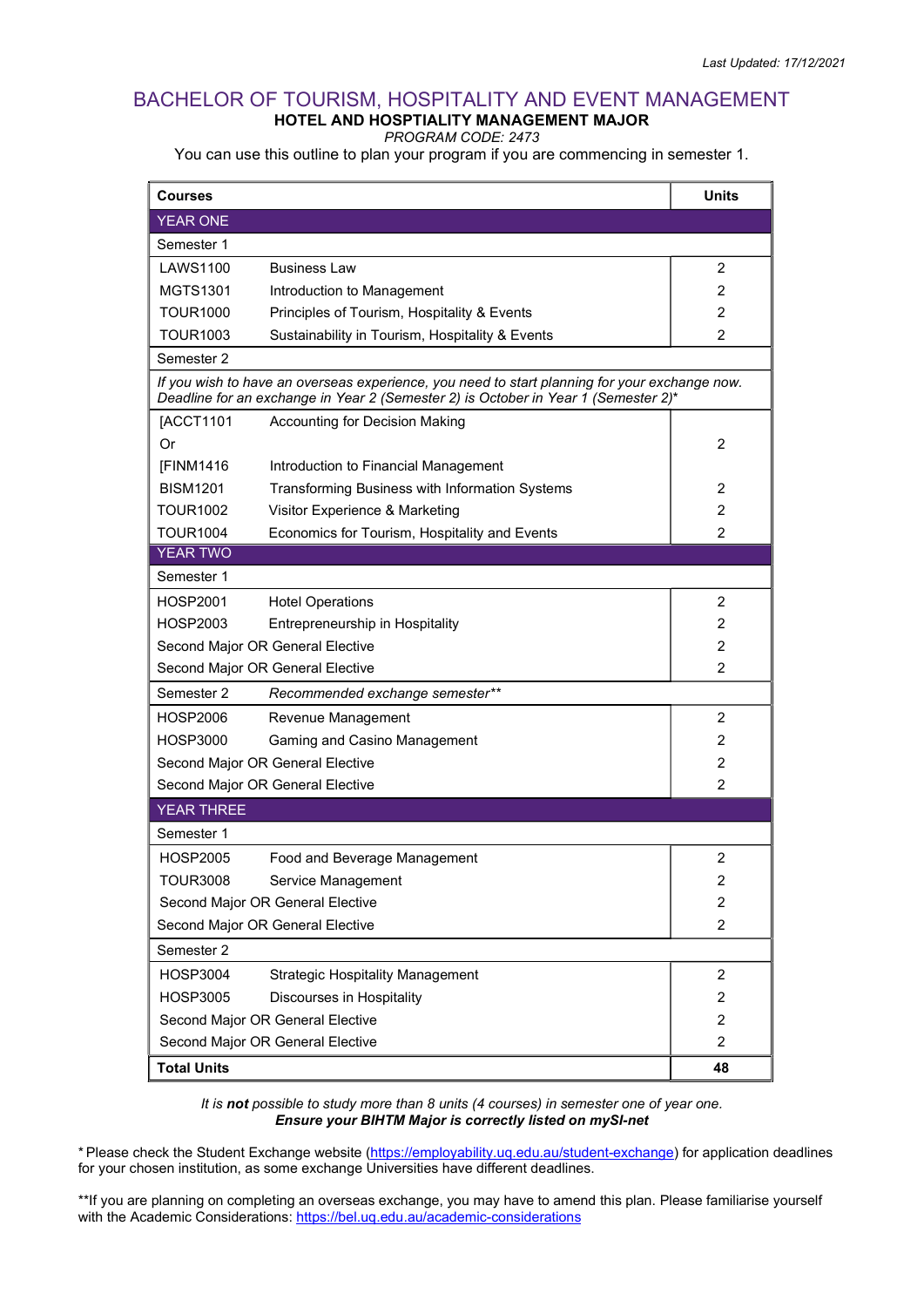#### BACHELOR OF TOURISM, HOSPITALITY AND EVENT MANAGEMENT TOURISM AND EVENT MANAGEMENT MAJOR

PROGRAM CODE: 2473

You can use this outline to plan your program if you are commencing in semester 1.

| <b>Courses</b>                                                                                                                                                                      |                                                 | <b>Units</b>   |  |  |
|-------------------------------------------------------------------------------------------------------------------------------------------------------------------------------------|-------------------------------------------------|----------------|--|--|
| <b>YEAR ONE</b>                                                                                                                                                                     |                                                 |                |  |  |
| Semester 1                                                                                                                                                                          |                                                 |                |  |  |
| <b>LAWS1100</b>                                                                                                                                                                     | <b>Business Law</b>                             | 2              |  |  |
| <b>MGTS1301</b>                                                                                                                                                                     | Introduction to Management                      | $\overline{2}$ |  |  |
| TOUR1000                                                                                                                                                                            | Principles of Tourism, Hospitality & Events     | 2              |  |  |
| TOUR1003                                                                                                                                                                            | Sustainability in Tourism, Hospitality & Events | 2              |  |  |
| Semester 2                                                                                                                                                                          |                                                 |                |  |  |
| If you wish to have an overseas experience, you need to start planning for your exchange now.<br>Deadline for an exchange in Year 2 (Semester 2) is October in Year 1 (Semester 2)* |                                                 |                |  |  |
| [ACCT1101                                                                                                                                                                           | Accounting for Decision Making                  |                |  |  |
| Or                                                                                                                                                                                  |                                                 | 2              |  |  |
| [FINM1416                                                                                                                                                                           | Introduction to Financial Management            |                |  |  |
| <b>BISM1201</b>                                                                                                                                                                     | Transforming Business with Information Systems  | 2              |  |  |
| TOUR1002                                                                                                                                                                            | Visitor Experience and Marketing                | 2              |  |  |
| <b>TOUR1004</b>                                                                                                                                                                     | Economics for Tourism, Hospitality and Events   | $\mathfrak{p}$ |  |  |
| <b>YEAR TWO</b>                                                                                                                                                                     |                                                 |                |  |  |
| Semester 1                                                                                                                                                                          |                                                 |                |  |  |
| <b>TRVT2000</b>                                                                                                                                                                     | Principles of the International Tourism System  | 2              |  |  |
| TRVT2001                                                                                                                                                                            | Tourism and Events Marketing                    | 2              |  |  |
| Second Major OR General Elective                                                                                                                                                    |                                                 | 2              |  |  |
| Second Major OR General Elective                                                                                                                                                    |                                                 | 2              |  |  |
| Semester 2                                                                                                                                                                          | Recommended exchange semester**                 |                |  |  |
| TRVT2002                                                                                                                                                                            | Sales and Distribution                          | 2              |  |  |
| <b>TRVT2003</b>                                                                                                                                                                     | Project Management for Tourism and Events       | 2              |  |  |
| Second Major OR General Elective                                                                                                                                                    |                                                 | 2              |  |  |
| $\overline{2}$<br>Second Major OR General Elective                                                                                                                                  |                                                 |                |  |  |
| <b>YEAR THREE</b>                                                                                                                                                                   |                                                 |                |  |  |
| Semester 1                                                                                                                                                                          |                                                 |                |  |  |
| TRVT3001                                                                                                                                                                            | Destination Planning and Management             | $\overline{2}$ |  |  |
| <b>TRVT3002</b>                                                                                                                                                                     | Tourism and Event Sponsorship and Fundraising   | 2              |  |  |
| Second Major OR General Elective                                                                                                                                                    |                                                 | 2              |  |  |
| Second Major OR General Elective                                                                                                                                                    |                                                 | $\overline{2}$ |  |  |
| Semester 2                                                                                                                                                                          |                                                 |                |  |  |
| <b>TRVT3003</b>                                                                                                                                                                     | Resilience and Recovery in Tourism and Events   | $\overline{2}$ |  |  |
| <b>TRVT3004</b>                                                                                                                                                                     | Strategic Management of Tourism and Events      | 2              |  |  |
| Second Major OR General Elective                                                                                                                                                    |                                                 | $\overline{2}$ |  |  |
| Second Major OR General Elective                                                                                                                                                    | $\overline{2}$                                  |                |  |  |
| <b>Total Units</b>                                                                                                                                                                  |                                                 | 48             |  |  |

It is not possible to study more than 8 units (4 courses) in semester one of year one. Ensure your BIHTM Major is correctly listed on mySI-net

\* Please check the Student Exchange website (https://employability.uq.edu.au/student-exchange) for application deadlines for your chosen institution, as some exchange Universities have different deadlines.

\*\*If you are planning on completing an overseas exchange, you may have to amend this plan. Please familiarise yourself with the Academic Considerations: https://bel.uq.edu.au/academic-considerations